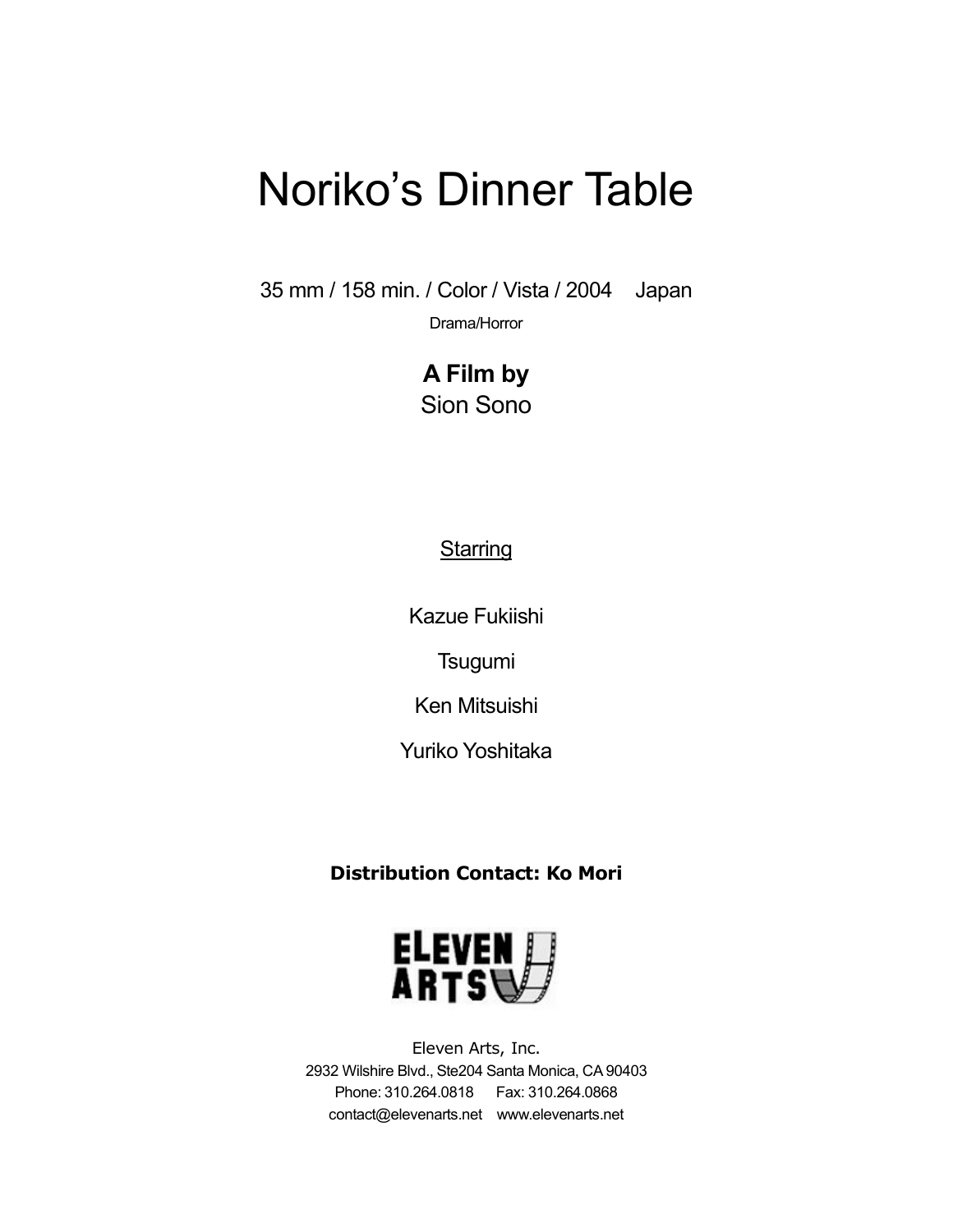**SYNOPSIS** 

Noriko Shimabara is an ordinary 17 year-old girl. Her family includes a younger sister Yuka, father Tetsuzou, and Mother Taeko. Noriko couldn't help but feel discomfort with her ordinary life in a suburban town. One day, she discovers an interesting site on the internet called Haikyo.com where teenage girls from all over Japan gathered. There, Noriko for the first time in her life, feels that she is being understood by others. Noriko runs away from home to seek a new home in Tokyo. Arriving in Tokyo, she meets Kumiko, who is the center figure of Haikyo.com. Along with Kumiko, Noriko becomes a member of a strange business called FAMILY CIRCLE, which is a rental family service. At FAMILY CIRCLE, members are dispatched to people with no family to create an instant pseudo-family. Noriko finds true beauty of family while playing a role in pseudo-family, and through pseudofamily, she begins realizing about the relationship between herself and her family, as well as her relationship with herself.

On May 26<sup>th</sup> 2002 at 7:29 P.M. at Shinjuku station, 54 high school girls committed a group suicide by jumping off of platform number 8 into a running train. At the meantime, Noriko's sister Yuka finds a key to this eerie incident at Haikyo.com. With a feeling that Noriko might have been one of the 54 girls, Yuka disappears from home to Tokyo. Losing two daughters, mother Taeko feels plagued by feelings of responsibility, and ends up committing a suicide. Father Tetsuzou is the only one left in the family. Tetsuzou starts searching for his two missing daughters. After a long research, he finds out that his daughters are the members of FAMILY CIRCLE, which is run by a girl named Kumiko. In hopes to get back his daughters, Tetsuzou makes an order at the FAMILY CIRCLE as a customer, and asks for Noriko and Yuka as his "daughters" and Kumiko as his "wife." The family reunites for the first time in years. Tetsuzou, who was frantic about getting back his daughters, ends up spending a happy time together with the member of pseudo-family. At early hours of the following morning, Yuka sneaks out of the house, while Noriko pass her over in silence. The family parts again, with each members of the family going their own separate ways.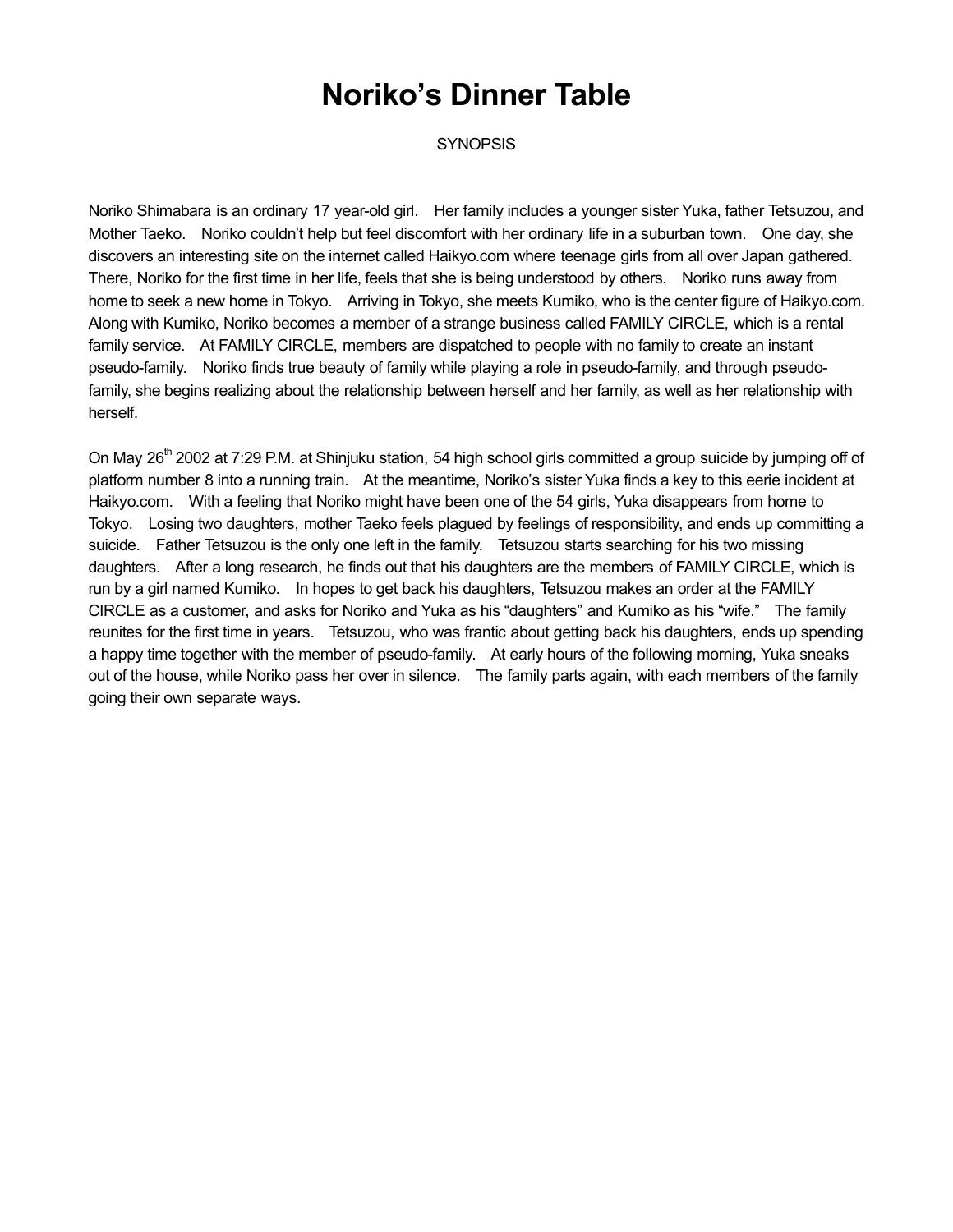## **KEY STAFF/CREW**

#### **Biography of Sion Sono (Short Version)**

Prior to becoming a filmmaker, Sono made his debut as a poet at the young age of 17. He began making 8mm

films when he enrolled University in Tokyo. In 1990, Sono wrote, directed, and starred in a 16mm film "Bicycle

Sighs," and the film toured the festival circuit for 2 years, played at over 30 venues in Europe and Asia. Since then, "Room" won the Special Jury Prize at the Sundance Film Festival in Tokyo, and "Suicide Club" won the Audience Prize at 2003 FanTasia Festival in Canada. Sono also staged a controversial, guerrilla performance art project called Tokyo GAGAGA, which generated a buzz in Japan. Sono's diverse talents mesmerize fans all over the world. "HAZARD" and "In a Dream" are a few of his latest films.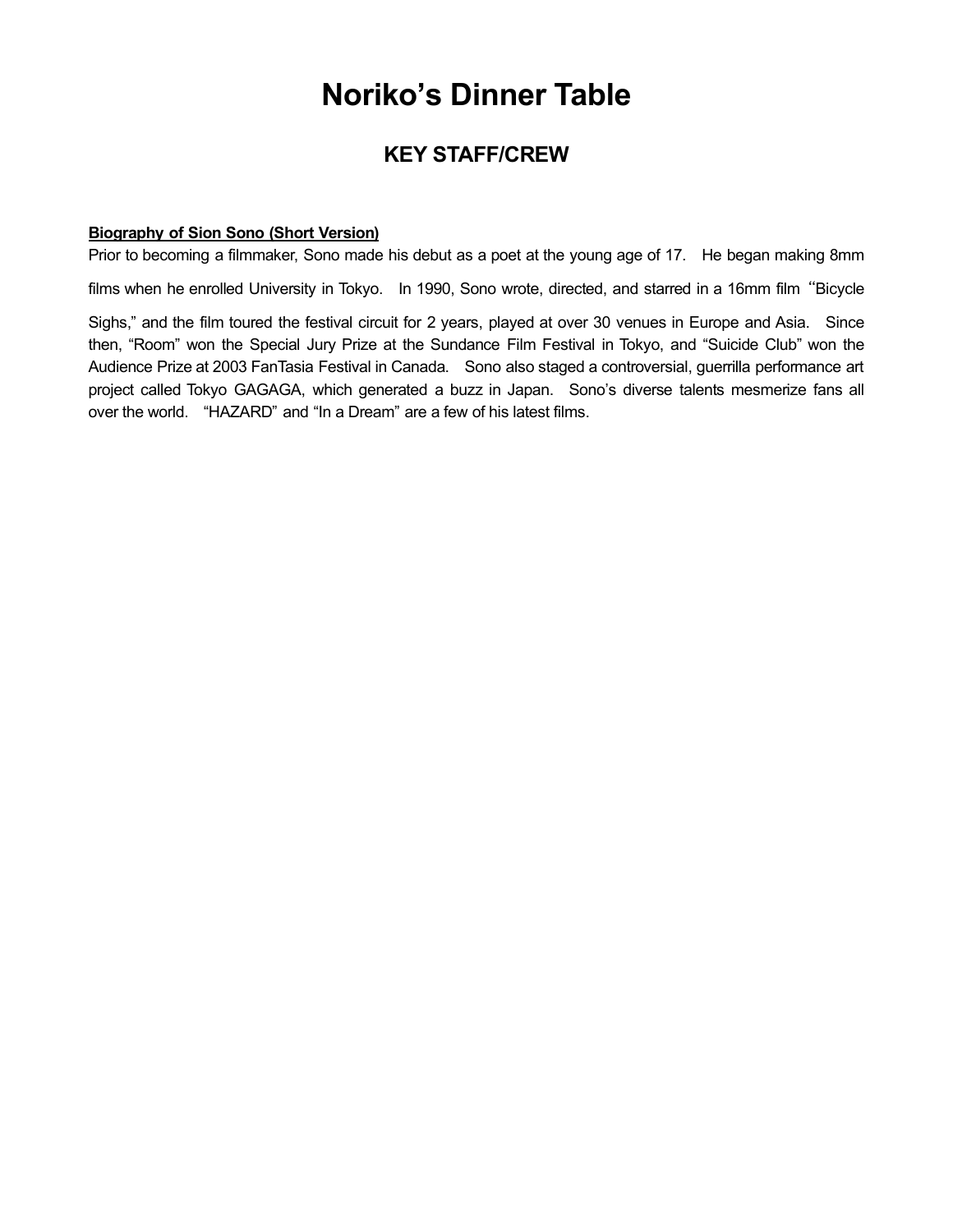## **TECHNICAL CREDITS**

#### -STAFF-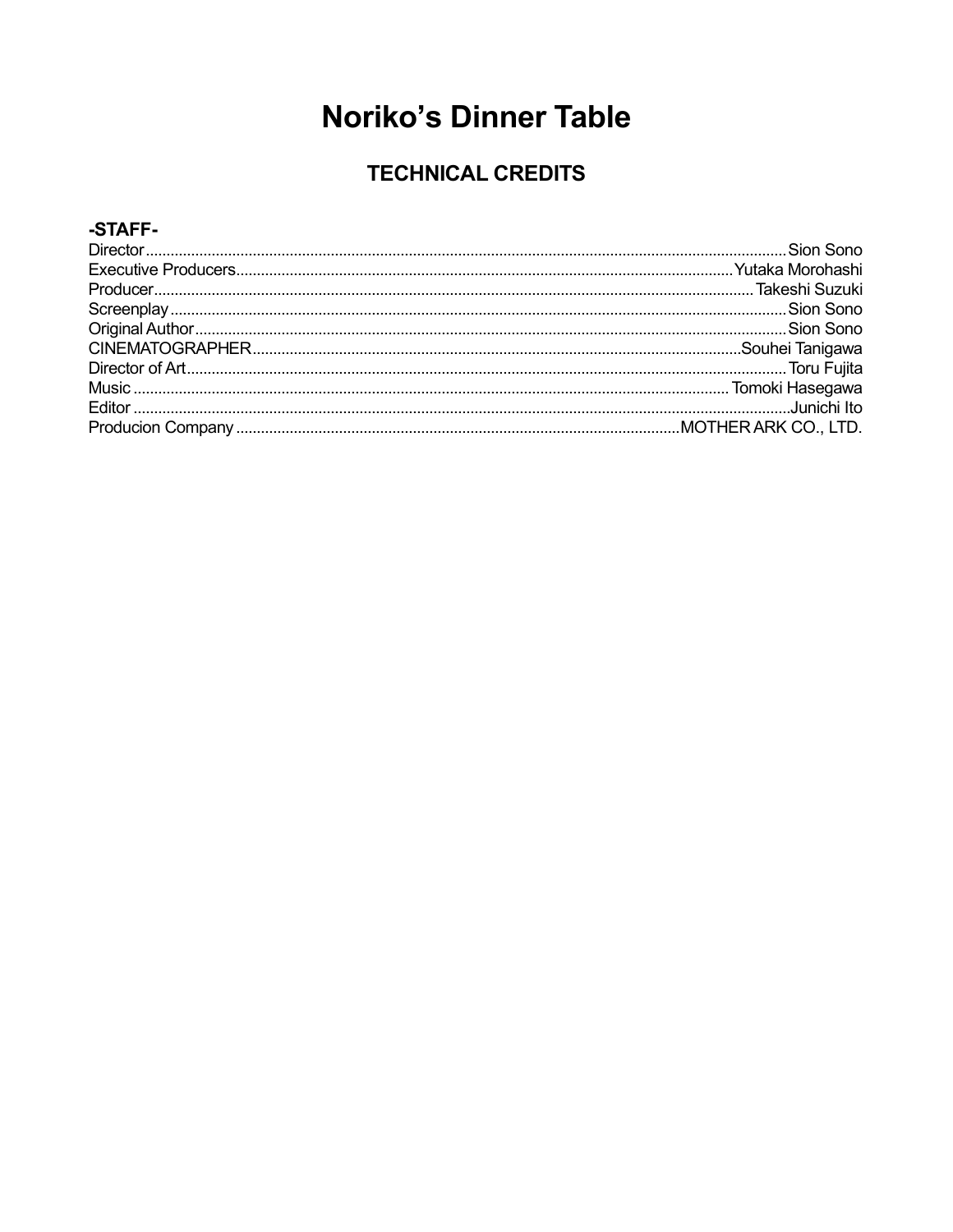## **TECHNICAL CREDITS**

### - CAST -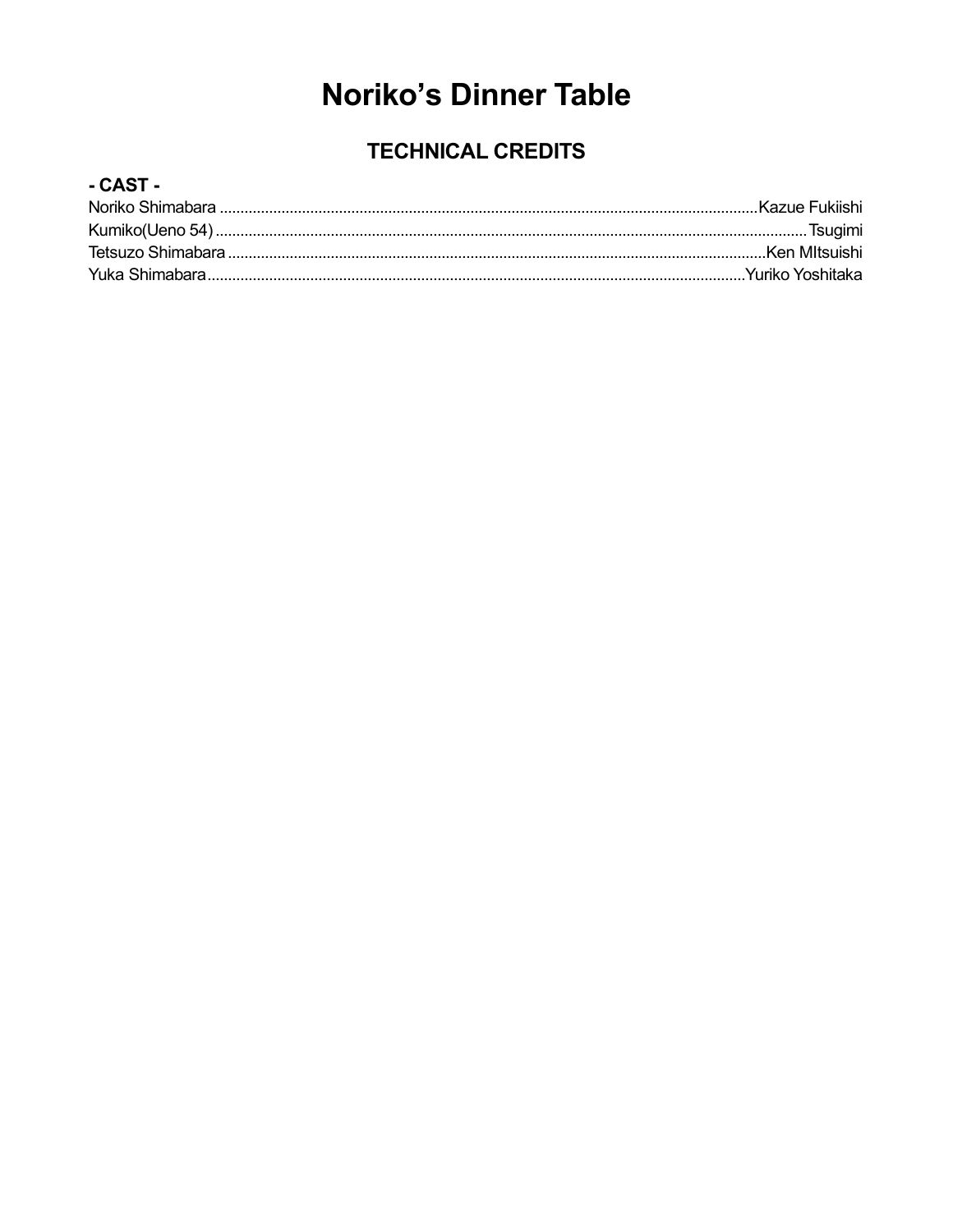**CAST BIOS**